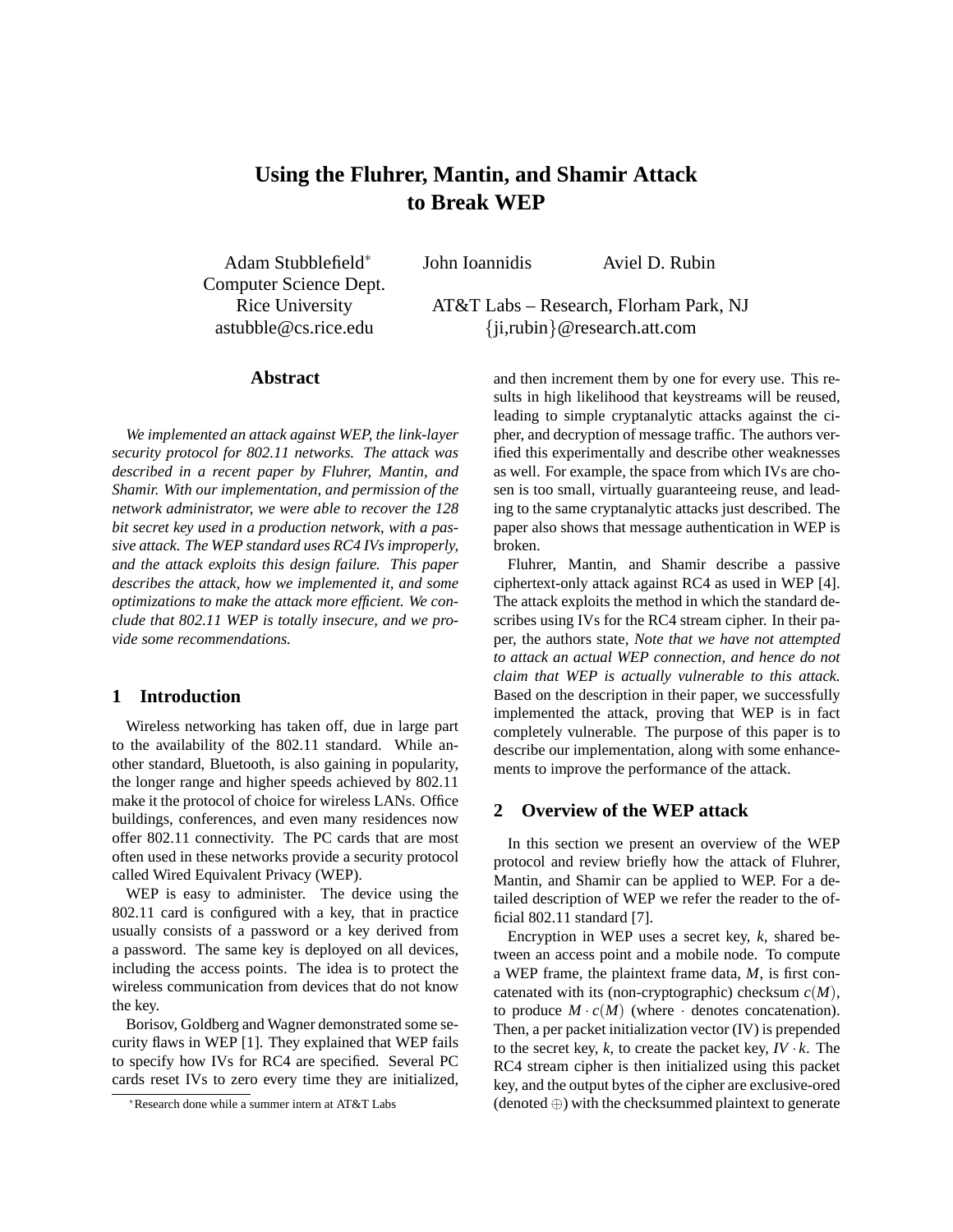the ciphertext:

$$
C = (M \cdot c(M)) \oplus RC4(IV \cdot k)
$$

The actual WEP data is the per-packet IV prepended to this ciphertext, *C*.

# **2.1 The Known IV Attack of Fluhrer, Mantin, and Shamir**

For completeness, we include a short description of the attack of Fluhrer, Mantin, and Shamir [4] here. We refer the reader to the original paper for the motivation and details.

To begin, we describe the structure of the RC4 stream cipher (a full description can be found in [9]). RC4 consists of two parts, a key scheduling algorithm and an output generator. In WEP, the key scheduling algorithm uses either a 64-bit packet key (40-bit secret key plus 24-bit IV) or a 128-bit key (104-bit secret key plus 24-bit IV) to set up the RC4 state array, *S*, which is a permutation of  $\{0, \ldots, 255\}$ . The output generator uses the state array *S* to create a pseudorandom sequence.

The attack utilizes only the first byte of output from the pseudorandom sequence, so we focus our attention there. The equation for this first byte of output is given by  $S[S[1] + S[S[1]]$ . Thus, after the key setup stage, this first byte depends on only three values of the state array  $(S[1], S[S[1]], S[S[1]] + S[S[1]])$ . The attack is based on our ability to derive information about the key by observing this value. We defer the discussion of how to recover the value of this first byte from a WEP ciphertext stream until Section 3.

To mount the attack, we search for IVs that place the key setup algorithm into a state which leaks information about the key. Using the terminology of Fluhrer *et al.*, we refer to these key-leaking cases as *resolved*. It is simple to test whether a particular packet provides an IV and output byte that result in a resolved condition, though we refer the reader to the Fluhrer *et. al.* paper for the conditions under which they occur<sup>1</sup>. Each resolved packet leaks information about only one key byte, and we must correctly guess each key byte before any packet gives us information about a later key byte.

We say we must "guess" each key byte as the attack is statistical in nature; each resolved packet gives us a 5% chance of guessing a correct key byte and a 95% chance of guessing incorrectly. However, by looking at a large number of these resolved cases, we can expect to see a bias toward the true key bytes.

# **3 Implementation**

In implementing this attack, we had three goals. First and foremost, we wanted to verify that the attack could work in the real world. Second, we were interested in how cheaply and easily the attack could be launched. Lastly, we wanted to see what improvements could be made to both the general RC4 attack and the WEP attack in particular. In this section we report on our success at the first two goals, while reserving discussion about attack optimizations to Section 4.

## **3.1 Simulating the Attack**

Before trying to break WEP, we created a simulation of the RC4 attack to both verify our understanding of the weakness and to gather information about how many resolved packets we could expect would be required when mounting the actual attack. The coding of the simulated attack took under two hours, including a few optimizations. The simulation showed that the attack was always able to recover the full key when given 256 probable resolved cases.<sup>2</sup> We also observed that although 60 resolved cases (the number recommended in the Fluhrer *et. al.* paper) were usually enough to determine a key byte, there were instances in which more were required. Because at this point we had not thoroughly investigated how accurately we would be able to determine the first output byte of the RC4 pseudorandom sequence, we also simulated the effect that sometimes guessing wrong would have on the attack. We were pleased to see that as long as the number of incorrect guesses was kept small, the correct key byte would still be returned, though sometimes more resolved cases were needed.

## **3.2 Capturing the Packets**

Surprisingly, capturing WEP encrypted packets off of our wireless network proved to be the most time consuming part of the attack. There are a number of commercial software programs that are able to both capture and decode 802.11 packets, such as NAI's "Sniffer" and Wildpacket's "AiroPeek," though both products cost thousands of dollars. Because we wanted to show that the attack could be done by an adversary with limited resources, we purchased a \$100 Linksys wireless card, based on the Intersil Prism II chipset. We made this choice because the Prism II allows much of its computation to be completed in software and because there was a Linux driver available that could grab raw WEP encrypted packets. Though we did not know it at the time, this chipset has been used by others to mount dic-

<sup>&</sup>lt;sup>1</sup>It is important to use the criteria given in section 7 rather than the criteria given in appendix A. The IVs listed in appendix A are only a subset of the IVs which can resolve. We return to this in section 4 of this paper.

<sup>&</sup>lt;sup>2</sup>Cases corresponding to IVs of the form  $(B+3, 255, N)$  as in the Fluhrer *et. al.* paper.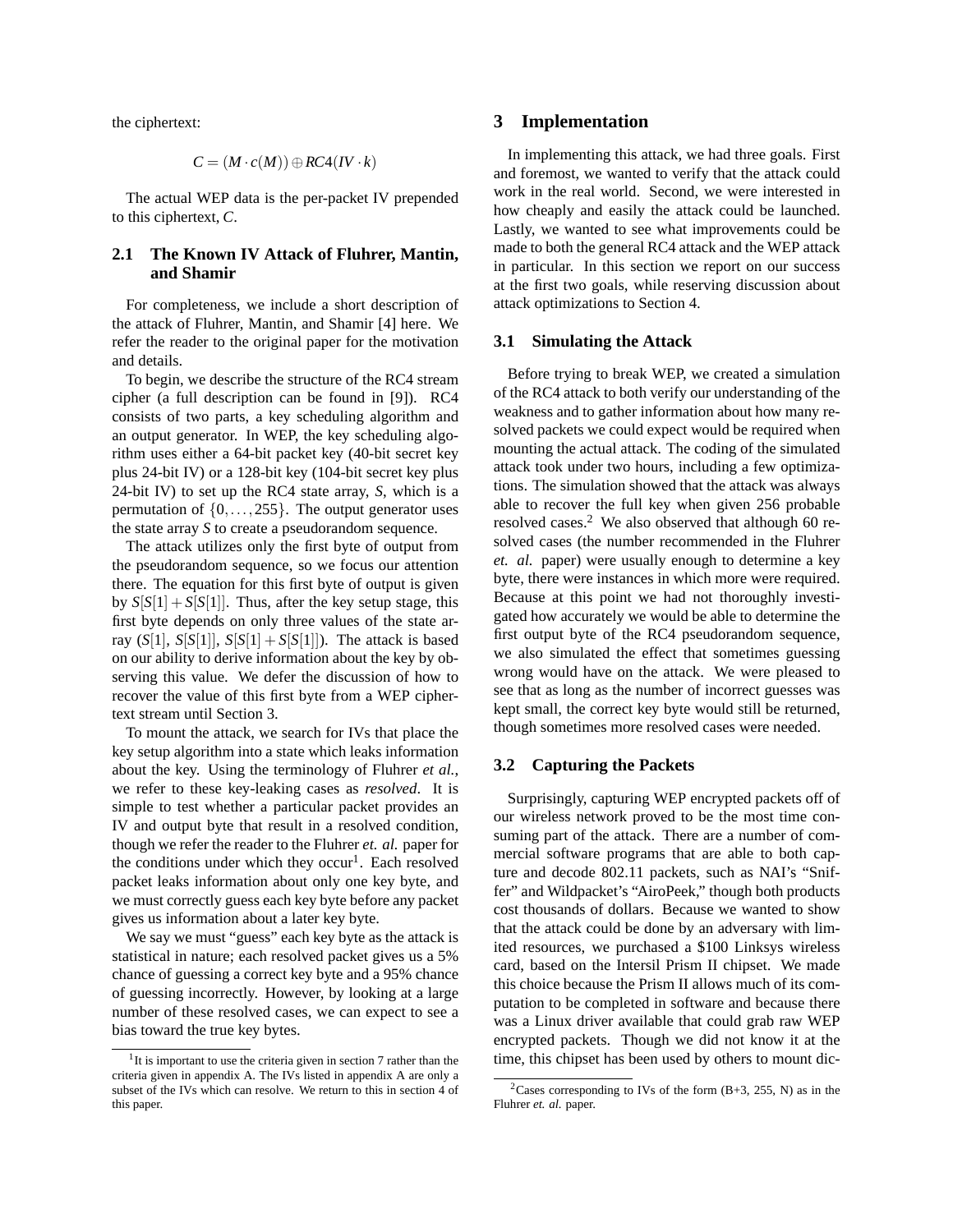tionary and brute force attacks against WEP.<sup>3</sup>

We used both the linux-wlan-ng prism2 driver<sup>4</sup> and a modified version of Tim Newsham's patch to re-enable raw packet monitoring,<sup>5</sup> to get the card working in Linux. We were then able to use a modified version of the packet sniffer <code>ethereal $^6$ </code> to capture raw WEP encrypted packets and to decode the data necessary for our attack tool.

There is one problem with using this card as opposed to a more sophisticated solution. The prism2 chipset does request a transmission time-slot even when in monitor mode. Many inexpensive basestations do not report this, though a software hack can allow Linux computers running as access points to register an SNMP trap each time that a node joins or leaves the network [5]. This information does not directly indicate likely attackers, but could be combined with other information in an IDS to locate users who register with a basestaion but not with whatever network level access controls exist. Also, we know of no practical reason why this "registration" with the network is necessary; there may even exist consumer 802.11 chipsets which support listening without registering (perhaps even the prism2 chipset in some other undocumented mode).

Even with the hardware and software problems, from the time that we first decided to look at this problem, it took less than a week for the the card to be ordered and shipped, the test-bed to be set up, the problems to be debugged, and a full key to be recovered.

#### **3.3 Mounting the Attack**

The last piece in actually mounting the attack was determining the true value of the first plaintext byte of each packet, so that we could could infer the first byte of the pseudorandom sequence from the first ciphertext byte. We originally looked at tcpdump output of decrypted traffic (using a correctly keyed card<sup>7</sup>), and were planning on using packet length to differentiate between ARP and IP traffic (both of which have well known first bytes in their headers) as these were by far the two most common types of traffic on our network. After implementing this, however, we discovered that the attack didn't seem to work. We then tried hand decrypting packets to determine whether tcpdump was working correctly and discovered that an additional 802.2 encap-

sulation header is added for both ARP and IP traffic.<sup>8</sup> This discovery actually made the attack even easier, as all IP and ARP packets would now have the same first plaintext byte (0xAA, the SNAP designation). $9$  If the network in question also carries legacy IPX traffic, the first plaintext byte will not be 0xAA for these packets. However, as we showed in our simulation, as long as the IP and ARP packets greatly outnumber the IPX packets, the attack is still possible. If the network carries mostly IPX traffic, the attack should be modified to use either 0xFF or 0xE0 instead of 0xAA.

Although our actual attack used the improvements discussed in the next section, we present an outline of how a naive attack could work here. It is interesting to note that even this baseline version of the attack would still be successful in a short period of time (a day or two at most) and with an even smaller amount of computation when compared to the improved implementation, assuming that the wireless network in question had a reasonable amount of traffic.

To begin, we collected a large number of packets from our wireless network. To speed the process up for some of our experiments late at night when network volume was low, we artificially increased the load on the wireless network by ping flooding a wireless node. (We could have waited until more traffic was created; this is not an active attack.) Because we are able to predict the value of the first byte of any plaintext, the fact that we changed the makeup of the network traffic did not affect these experiments. In looking at the IVs of these collected packets, we discovered that the wireless cards use a simple counter to compute the IV, wherein the first byte is incremented first.<sup>10</sup>

Figure 1 shows the basic attack used to recover a WEP key. In section A.1 of Fluhrer *et. al.*, the authors postulate that 4,000,000 packets would be sufficient with this baseline attack; we found the number to be between 5,000,000 and 6,000,000 for our key. This number is still not unreasonable, as we were able to collect that many packets in a few hours on a partially loaded network.

## **4 Improving the attack**

In this section we discuss several modifications that can be made to improve the performance of the key recovery attack on WEP. While not necessary for the compromise to be effective, they can decrease both time and space requirements for an attacker.

<sup>3</sup>See Blackhat '01 presentation at http://www.lava.net/ ˜newsham/wlan/WEP\_password\_cracker.ppt

<sup>4</sup>Available from http://www.linux-wlan.com/

<sup>5</sup>Available from http://www.lava.net/˜newsham/ wlan/

<sup>6</sup>Available from http://www.ethereal.com/

<sup>7</sup>Note that a correctly keyed card is not needed; we simply used one to design the attack.

 $8$ We eventually traced this back to RFC 1042 [8].

<sup>&</sup>lt;sup>9</sup>Some vendors, such as Cisco use a proprietary OID [2]. Fortunately, it also beings with 0xAA.

<sup>&</sup>lt;sup>10</sup>Other cards have been reported to choose IVs at random, to count in big endian order, or to switch between two IVs. This last class are cards are not vulnerable to the attack in this paper, although they break badly under the attacks of Borisov *et al.* [1].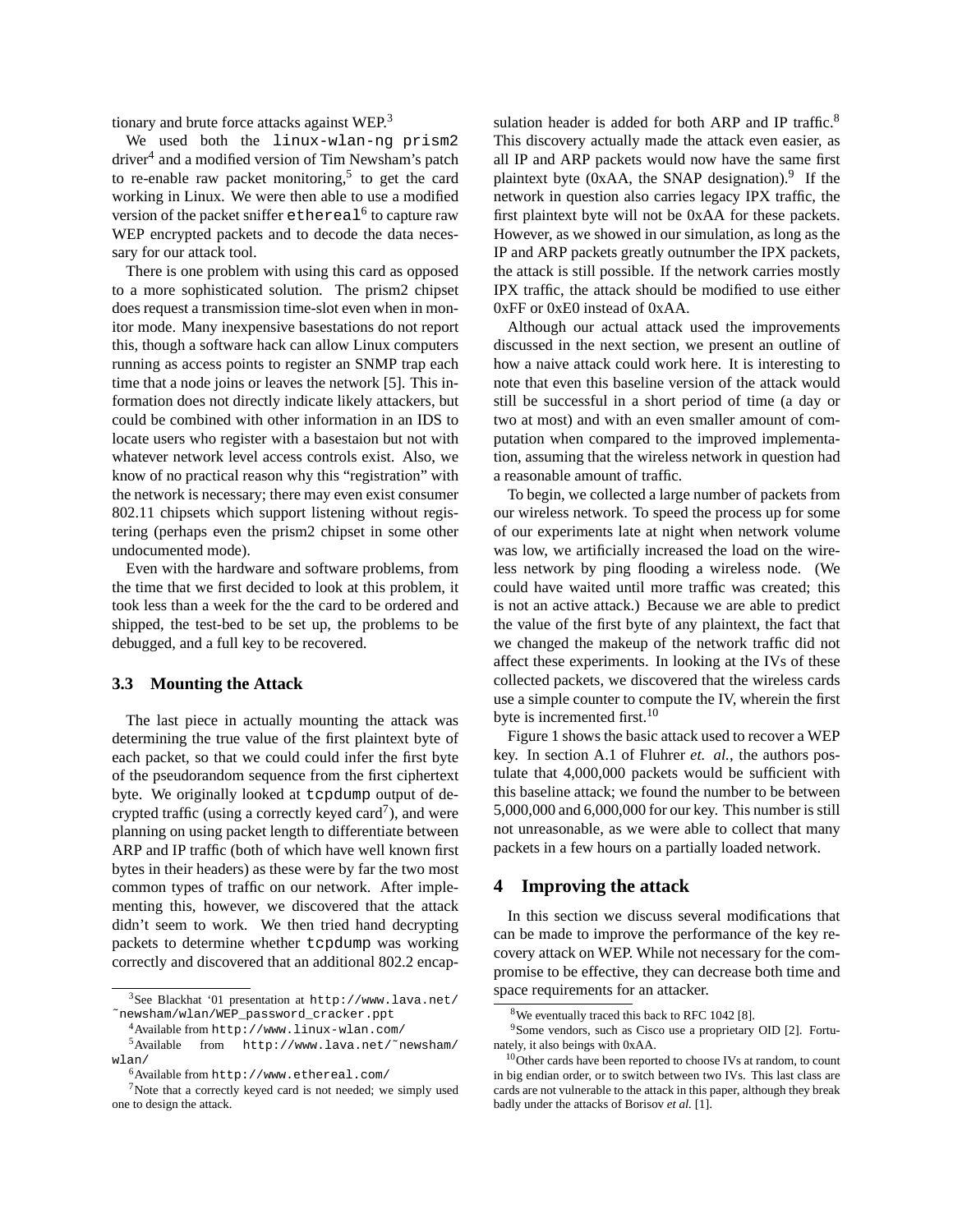```
RecoverWEPKey()
Key[0...KevSize] = 0for KeyByte = 0...KeySize
     \textit{Counts}[0...255] = 0foreach packet \rightarrow Pif P.IV ∈ {(KeyByte+3,0xFF,N) | N ∈ 0x00...0xFF}
               Counts[SimulateResolved(P,Key)] += 1Key[KeyByte] = IndexOfMaximumElement(Counts)
return Key
```
Figure 1. The basic attack on WEP. Depending on the actual key used, this attack can take between 4,000,000 and 6,000,000 packets to recover a 128-bit key. The SimulateResolved function computes the value described in section 7.1 of Fluhrer et al.

## **4.1 Choosing IVs**

In the baseline attack (the one described in Appendix A of Fluhrer *et. al.*), only IVs of a particular form are considered (those corresponding to (*KeyByte*+ 3,0*xFF*,*N*) where *KeyByte* is the current KeyByte we are guessing and *N* is unrestricted). However, we found that there are other IVs that can result in a resolved state, and that testing all IVs instead of only the subset suggested by the Fluhrer *et. al.* paper can be done in parallel with receiving packets. This conclusion was verified by Adi Shamir [10], who also noted that these packets appear more often for higher key bytes.

#### **4.2 Guessing Early Key Bytes**

As the Fluhrer, Mantin, and Shamir attack works by building on previously discovered key bytes, recovering early key bytes is critical. There are two approaches that we tried both separately and together. The first utilized the way that the IVs were generated, namely that we would receive packets that resolved for lots of different key bytes before necessarily receiving enough resolving packets to predict the early key bytes. $11$  We would therefore use the resolving cases that we had received to narrow down the possibilities for the early key bytes. We were then able to test candidate keys by determining if the WEP checksum on a decrypted packet turned out correctly.

The second approach exploited the poor key management available in WEP implementations. Since WEP keys have to be entered manually, we assumed that instead of giving clients a long string of hex digits, a user memorable passphrase would be used. After examining the test wireless cards at our disposal, we determined that the user-memorable passphrase is simply used raw as the key (i.e. the ASCII is used; no hashing is done). Although hashing does not protect against a dictionary attack, it would have helped in this circumstance, as we were able to determine directly whether each key byte

was likely to be part of a user memorable passphrase by checking whether the byte value corresponded to an ASCII letter, number, or punctuation symbol.

This pair of optimizations turned out to provide an astounding decrease in the number of packets required. In parallel with receiving packets (on another machine, though this is not really necessary), we were continually attempting to guess the key by choosing the most likely candidates based on the resolved cases we had already gathered. In the event of "ties" for the next most likely byte, we gave priority first to (in order): lowercase letters, uppercase letters, numbers, symbols, other byte values.

#### **4.3 Special Resolved Cases**

As Shamir pointed out to us, there are cases when a resolved case can provide an even better indication as to a particular key byte. If there is a duplication among the three values at positions  $S[1]$ ,  $S[S[1]]$ , and  $S[S[1]+S[S[1]]$ (i.e. these are only two distinct values), then the probability that these positions in the *S* permutation remain unchanged jumps from  $e^{-3}$  ≈ 5% to  $e^{-2}$  ≈ 13%. We can thus treat the evidence from these cases as about three times more convincing as a standard resolved case.

#### **4.4 Combining the Optimizations**

Figure 2 shows the key recovery algorithm after all of the improvements described above. The improvements drop the number of packets required from around 5,000,000 to around 1,000,000.

# **5 Discussion**

There are many variables that can affect the performance of the key recovery attack on WEP. In this section we summarize the effect of some of these variables and look at how the WEP design could be slightly altered to prevent this particular attack.

<sup>&</sup>lt;sup>11</sup>See Figure 6 of Fluhrer *et. al.*; resolved cases are much more likely to occur for later key bytes.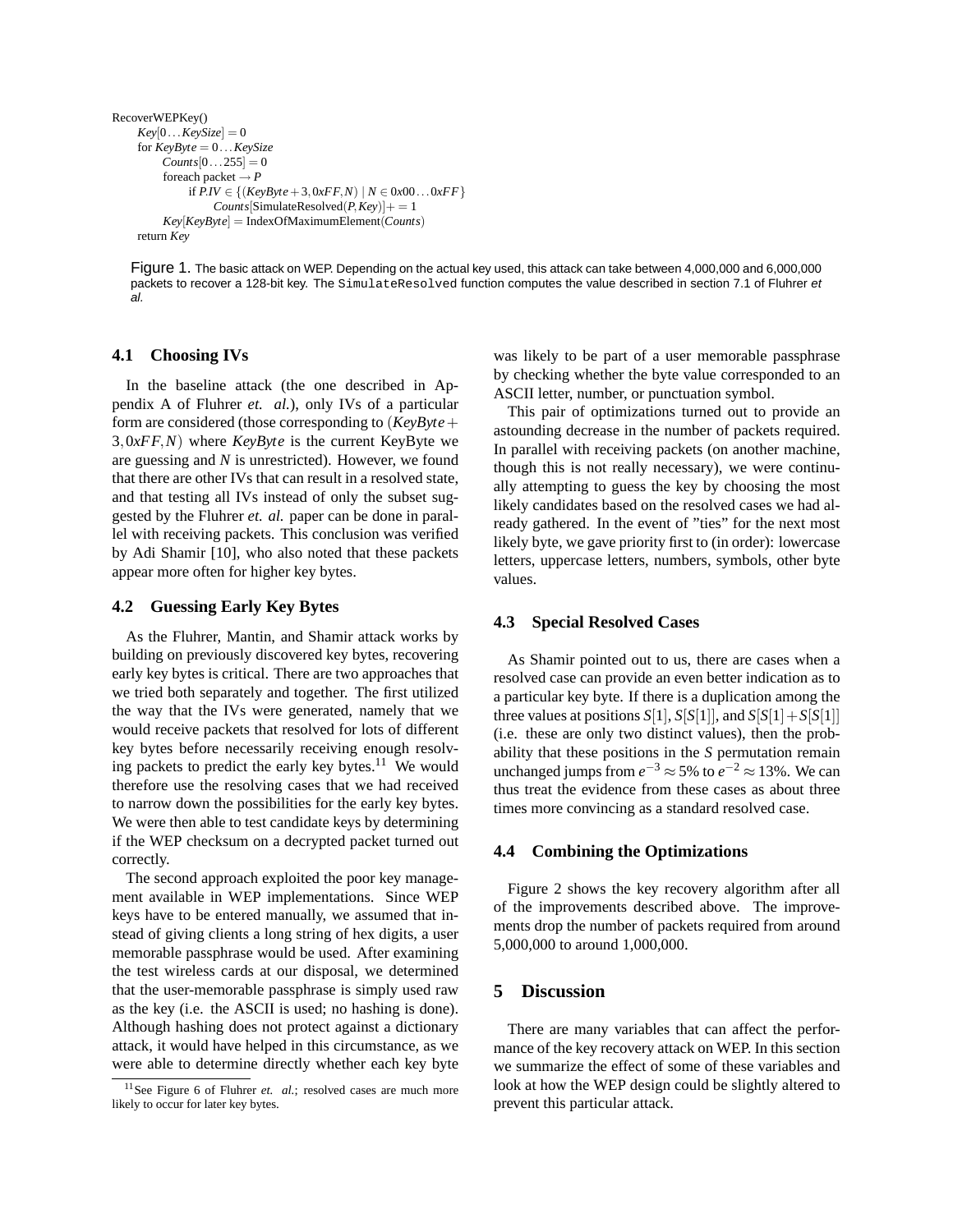```
RecoverWEPKeyImproved(CurrentKeyGuess, KeyByte)
Counts[0...255] = 0foreach packet \rightarrow P
     if Resolved?(P.IV)
         Counts[SimulateResolved(P,CurrentKeyGuess)]+ = Weight(P,CurrentKeyGuess)
foreach SelectMaximalIndexesWithBias(Counts) → ByteGuess
     CurrentKeyGuess[KeyByte] = ByteGuess
     if Equal?(KeyByte,KeyLength)
         if CheckChecksums(CurrentKeyGuess)
              return CurrentKeyGuess
     else
         Key = RecoverWEPKeyImproved(CurrentKeyGuess,KeyByte+1)
         if notEqual?(Key,Failure)
              return Key
     return Failure
```
Figure 2. The improved attack on WEP. Depending on the actual key used, this attack can take between 1,000,000 and 2,000,000 packets to recover a 128-bit key. The SimulateResolved function computes the value described in section 7.1 of Fluhrer et al., the CheckChecksums checks to see if a key causes the checksums in the WEP packets to come out correctly, and the Resolved? predicate checks to see if a given packet results in a resolved condition. The SelectMaximalIndicesWith-Bias function corresponds to the optimization in section 4.2. The Weight function returns 3 if the resolved case corresponds to a special resolved case as described in section 4.3, and 1 otherwise.

## **5.1 IV Selection**

Since the WEP standard does not specify how IVs should be chosen, there are a variety of IV generation in use in current 802.11 cards. The majority of cards seem to use one of three methods: counters, random selection, or value-flipping (i.e. switching between two IV values). This attack is possible with either of the first two types of IV selection. Value-flipping prevents this attack at the expense of reusing the pseudorandom stream every other packet. This is not a reasonable trade-off.

Counter modes are the most accommodating of this attack. In these cards, the IV is incremented with each packet sent (starting either at 0 or at some random value when the card is powered on). With counter mode cards, an attacker is practically guaranteed a nice distribution of resolving packets among the key bytes. Random selection of each IV is not much better, as there are enough expected resolved cases that although the distribution might not be quite as good as the counter modes, it won't be much worse.

In short, there does not seem to be a way of choosing IVs to mitigate the effects of this attack without explicitly testing each IV and key pair to see if it resolves before sending it. This would require extra processing power and would decrease the already small space of IVs.

### **5.2 Key Selection**

The lack of key management in WEP certainly contributes to the ease of the key recovery attack. Most networks use a single shared key between the basestation and all mobile nodes. Besides the suite of "disgruntled ex-employee who knows the key" style attacks, there is

also the problem of distributing this key to the users. Many sites use a human memorable password to easy this key distribution. There is however no standard way of mapping these passwords to a WEP key. The current solution is mapping the ASCII value directly to a key byte. We would recommend switching to either using a secure (non-memorable) WEP key or having the key setup software hash the password to the key using a cryptographic hash function. Note that neither of these solutions prevent the attack, only make it slightly more difficult.

There do exist proprietary solutions that allow each mobile node to use a distinct WEP key, most notably Cisco's LEAP protocol. LEAP sets up a per-user, persession WEP key when a user first authenticates to the network. This complicates the attack, but does not prevent it so long as a user's "session" lasts sufficiently long. We would recommend securely rekeying each user after every approximately 10,000 packets.

# **5.3 RC4**

RC4 is an efficient stream cipher that can be used securely. The implementation of RC4 in SSL is not affected by the Fluhrer *et. al.* attack. The reasons are that SSL pre-processes the encryption key and IV by hashing with both MD5 and SHA-1 [3]. Thus different sessions have unrelated keys. In addition, in SSL, RC4 state from previous packets is used in future packets, so that the algorithm does not rekey after each packet.

A further recommendation (RSA Security Inc.'s standard recommendation) is for applications to discard the first 256 bytes of RC4 output. This may be a bit expensive for very small packets, but if session state is main